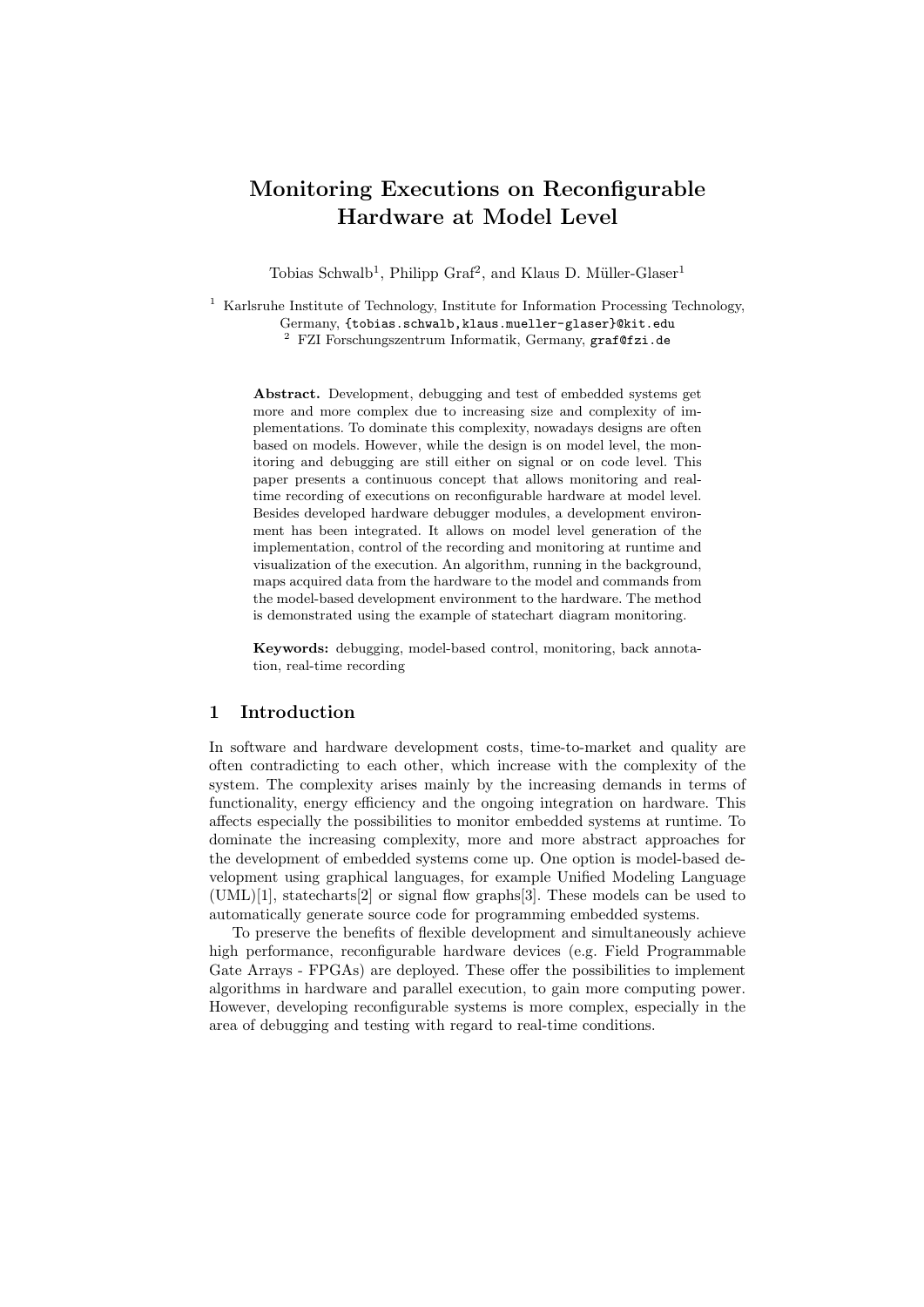The challenge is to combine these domains into a continuous model-based development process that allows debugging and monitoring on model level [4]. In a previous paper [5] an initial concept for model-based debugging of reconfigurable hardware has been presented. The paper focused mainly on the overall concept and the on-chip hardware architecture for real-time recording. This paper presents an advancement of the concept and focuses on the control of the functionality at runtime and the mapping between the different abstraction levels. In this context, the next chapter describes the state of the art in terms of monitoring and debugging reconfigurable hardware. In Section 3 the concept allowing model-based debugging on reconfigurable hardware is described, while Section 4 gives a brief overview of the on-chip architecture. The following section focuses on the software used for instantiation and runtime control. Section 6 introduces the method to achieve a mapping between hardware implementation and model to allow back annotation to model level and control of the debugging. The next section shows carried out tests and their results. We close with conclusions and outlook on future work in Section 8.

## 2 State of the Art

#### 2.1 Simulation vs. Debugging

In the FPGA development process simulation[6] and debugging[7] are used for the identification of errors. Simulation, compared to debugging, has the advantage that a hardware system is not necessary, therefore it can be performed earlier in the development process. Using simulation, all signals of the design are directly accessible and their behavior can be displayed. Using debugging, the access to internal signals is limited, because the signals need to be either recorded on-chip (limited memory) or forwarded to output pins (limited number) for external processing. In general, an embedded system exists in context of its peripherals and surroundings. In a simulation all these need to be additionally integrated and it is very complex to consider all parameters. Therefore, there is always an uncertainty if the simulation represents the real system. With debugging, peripherals and surroundings are present in the real system and do not need to be simulated. In addition, using simulations it is difficult to determine non-functional parameters, for example real-time conditions or performance.

#### 2.2 Debugging Reconfigurable Hardware

For debugging FPGAs [8] it has to be mainly distinguished between real-time and non real-time debugging. In the latter, breakpoints<sup>3</sup> stop the clock of the design under test or it is executed step by step. When the design stops, the status of the on-chip registers is read back and interpreted to determine the system state. Disadvantages are that performance and timing cannot be analyzed and it is not possible to obtain the status of signals before stopping the system. For real-time

<sup>3</sup> Configurable event triggered by a set of conditions that halt the system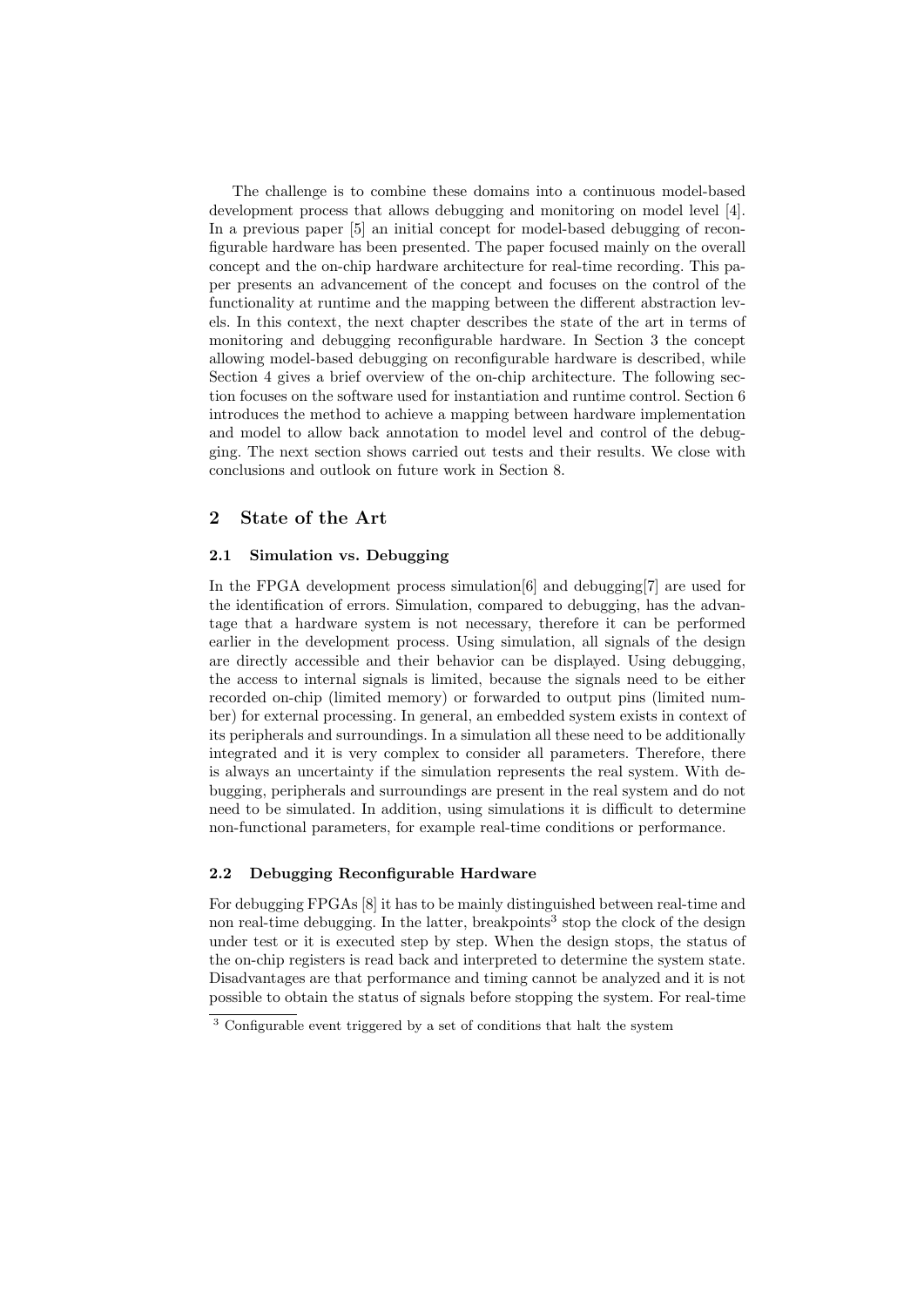debugging essentially two different methods exist: the first forwards the signals of interest to output pins of the FPGA. Recording and processing is performed by external hardware (e.g. digital logic analyzer). The number of signals is limited, because every signal requires an extra output pin. The advantage is that on-chip logic or memory is not needed. The second option integrates additional on-chip modules to record the signals and transfer the data via an interface to a PC. An example is ChipScope[9] by Xilinx, it stores the signal flow in on-chip Block-RAM and transfers data via the JTAG interface. This method can record many signals, but recording time is limited by on-chip memory.

All discussed debuggers work and get controlled during runtime on signal or code level, i.e. breakpoints or trigger conditions for recording are set with respect to the signals in the design. This it is not suitable for a model-based design process, because the developer designs the system on model level and does not know about signals or source code, as this is mostly automatically generated according to the developed model.

#### 2.3 Model-based Debugging

Debugging on model level for embedded systems is possible, but not widely used. The commercial software Matlab[10] offers model-based debugging in their Stateflow part, it allows the implementation and debugging of statechart diagrams, but supports debugging only on special microprocessor platforms.

A general approach for model-based debugging on embedded systems has been presented in [11], [12], [13]. These papers describe a concept which refers to different abstraction layers in a model-based design process and a framework for a modular system architecture. Also a prototype implementation and a connection to a real-time in-circuit emulator are shown. In this paper, these principles are extended with real-time aspects within reconfigurable hardware and the automatic generation of the hardware debugging platform. In this context, a mapping between model and hardware platform is developed, that additionally allows the control of the debugging during runtime from model level. The concepts of the presented debugging environment [13] are integrated in a new developing environment that is based on model-based developing frameworks and extended with interactive control modules.

## 3 Model-based Design Flow for Debugging

The development of reconfigurable systems is heading towards a model-based design flow. Hence also monitoring, debugging and control of the debugging needs to take place on model level. A continuous concept for debugging on model level is depicted in Figure 1.

The flow shows on the left side the design and transformation, in the middle bottom the execution and on the right side the mapping and debugging. In the middle, a direct connection for model-based control is added. In the beginning, the user designs his system using different models. In this context, the models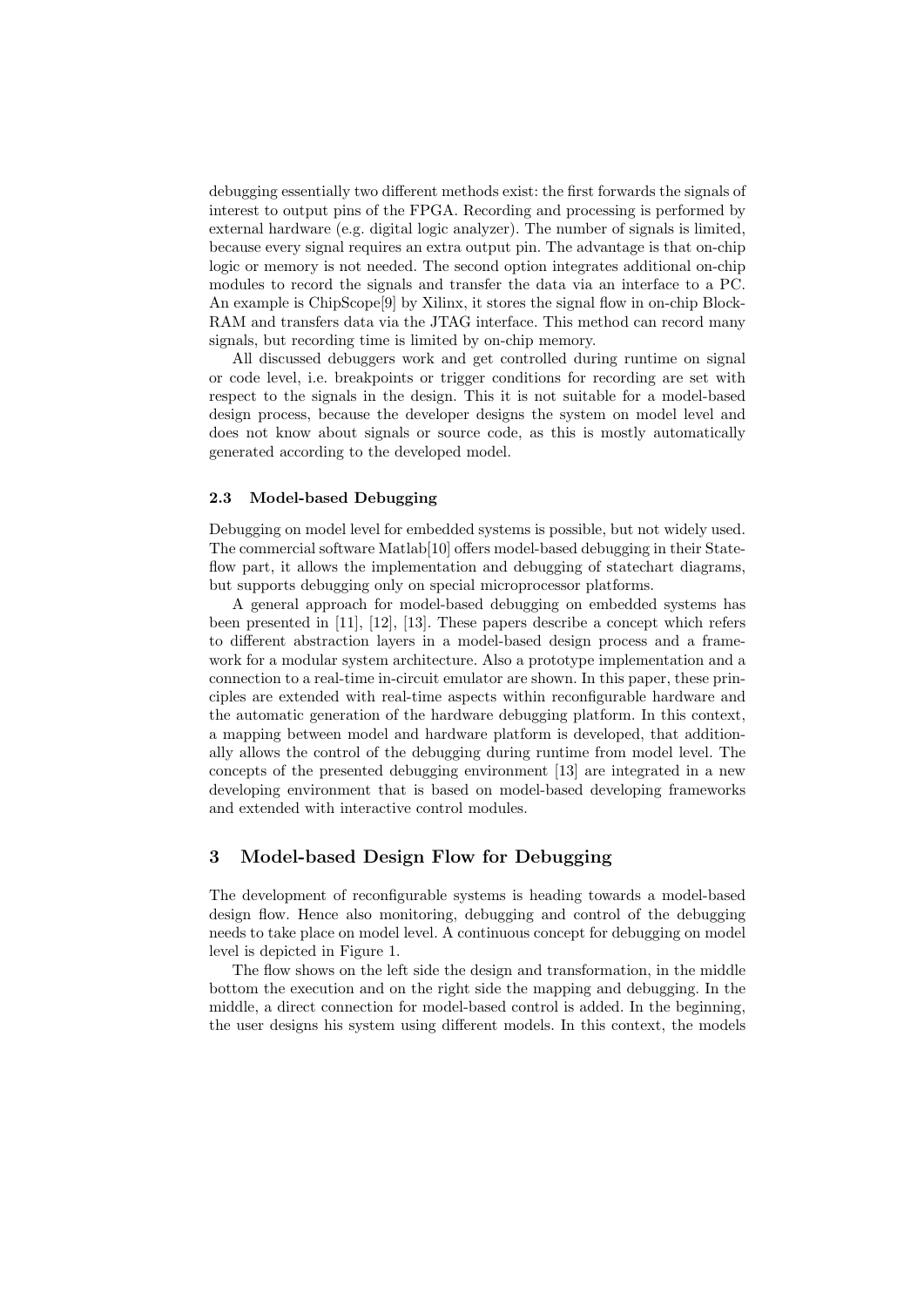

Fig. 1. Design flow for model-based monitoring and control [10],[14],[16]

have to be sufficiently detailed to generate executable source code. This automatic code generation is currently supported by various toolsets and mainly allows the generation of C code and partly HDL code. As we examine reconfigurable hardware, we concentrate on VHDL code. To enable debugging, the generation process needs to implement an interface for debugging into the hardware design. After generation, the design is synthesized by the FPGA-specific tools using mapping and routing algorithms to generate a bitstream, which is used to program the FPGA. The design, which includes the user implementation and additional debugger modules, is executed on a FPGA. During execution in the right branch of the process the signals of interest are captured by the debugger modules. The data is transferred to a PC during monitoring or after recording. Since the data obtained on-chip relates to signal level, it is mapped to the model. In visualization the user can monitor the execution.

During the whole process, the user is working on model level, the intermediate steps are performed by algorithms. Therefore, developing, debugging and control of the debugging take place on the same abstraction level. The automatic interpretation and mapping of signals to the model cannot be regarded as reverse engineering, since information from the left branch of the process is needed. It is rather a reversal of the transformation from model to hardware.

## 4 On-chip Architecture

The modular architecture of the debugger modules is depicted in Figure 2. First the recorded signals of the designs under test are buffered in a FIFO. This first FIFO can also run in a ring buffer mode, which allows recording signals before a trigger is released. This mode allows easier identification of the reason of an error, because the history of events can be recorded and parts of the system state reconstructed. After the FIFO, the data can be processed by different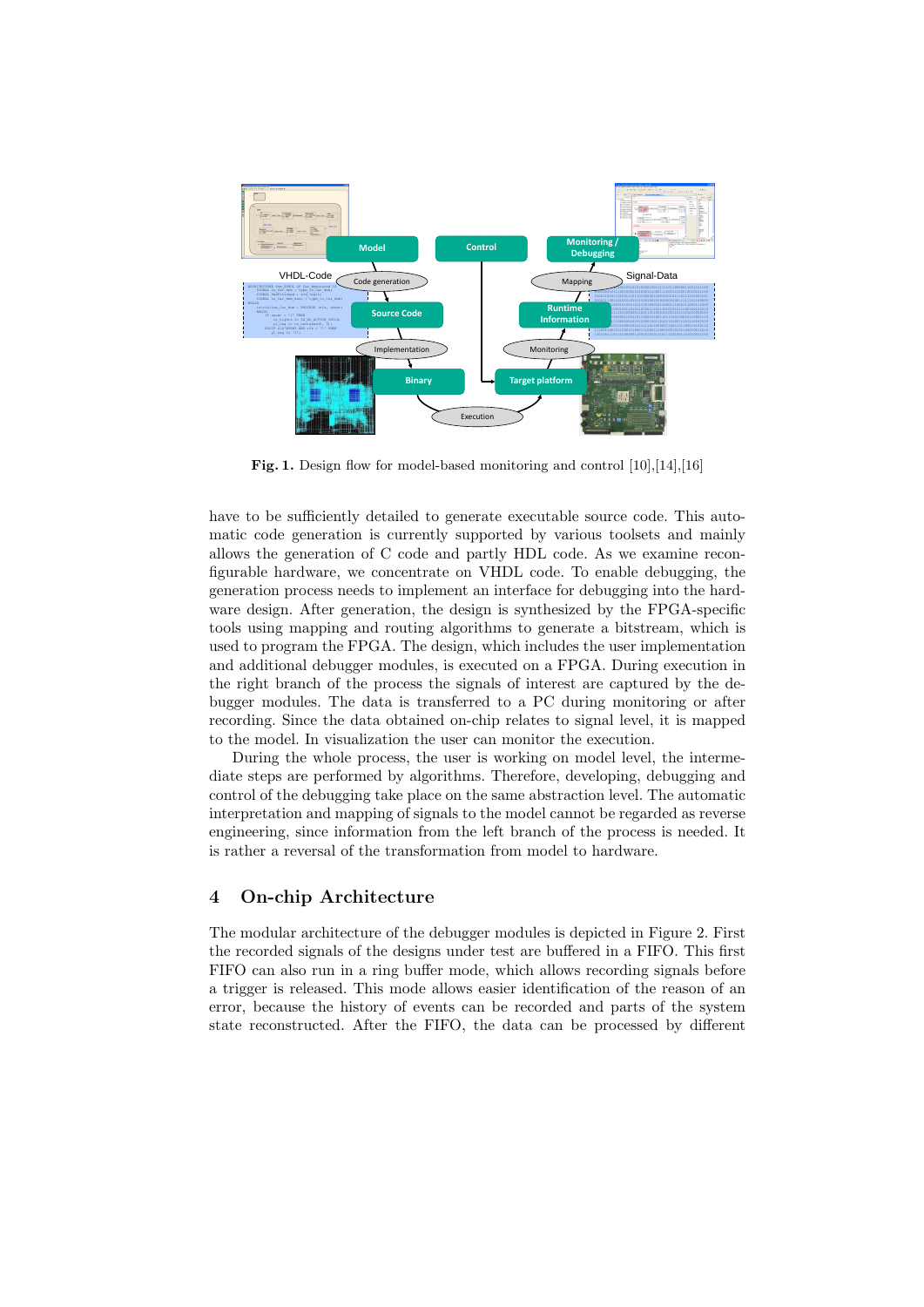

Fig. 2. Architecture of the on-chip debugger modules

compression or coding algorithms to get a reduction of the data. This processing is optional, but allows to use on-chip memory more efficiently and record a longer period of time. The second FIFO stores the data into on-chip memory, before it is transmitted to a PC using a communication interface. This architecture is described in more detail in [5]. In comparison to the original design, the Pseudo-Random-Generator is excluded and the coding and compression unit is shirked to decrease the use of logic resources. The DDR-Interface is no longer supported, because of its speed in comparison with internal memory in the actual system.

Besides recording, a direct monitoring of the design signals is also possible, since the transmission is independent of the recording. In this mode compression is bypassed and the FIFOs are directly read out. However, a restriction is the bandwidth, which depends on the speed of the interface to the PC and the processing in the model-based development environment. Therefore, real-time monitoring is only possible within small systems with few signal changes.

The debugger is managed by the controller, which is a small microprocessor. It monitors the status, controls recording and the design under test as well as communicates with the PC. To control the design under test, its clock enable and reset signal can be changed, which allows to stop and reset the design independent of the debugger modules. As inputs, trigger modules monitor signals of the design under test on the occurrence of certain conditions to start or stop the recording. The modules can trigger on edges or conditions of signals as well as compare signals to other signals or with fixed values. The trigger module can be repeatedly instantiated to allow complex chained comparisons. Additionally, the trigger conditions can be modified at runtime, switching integrated multiplexers or changing memory cells. The controller also communicates with the PC, receiving commands for control and transmitting recorded data. The design has been extended by a timer module to enable time-based recordings.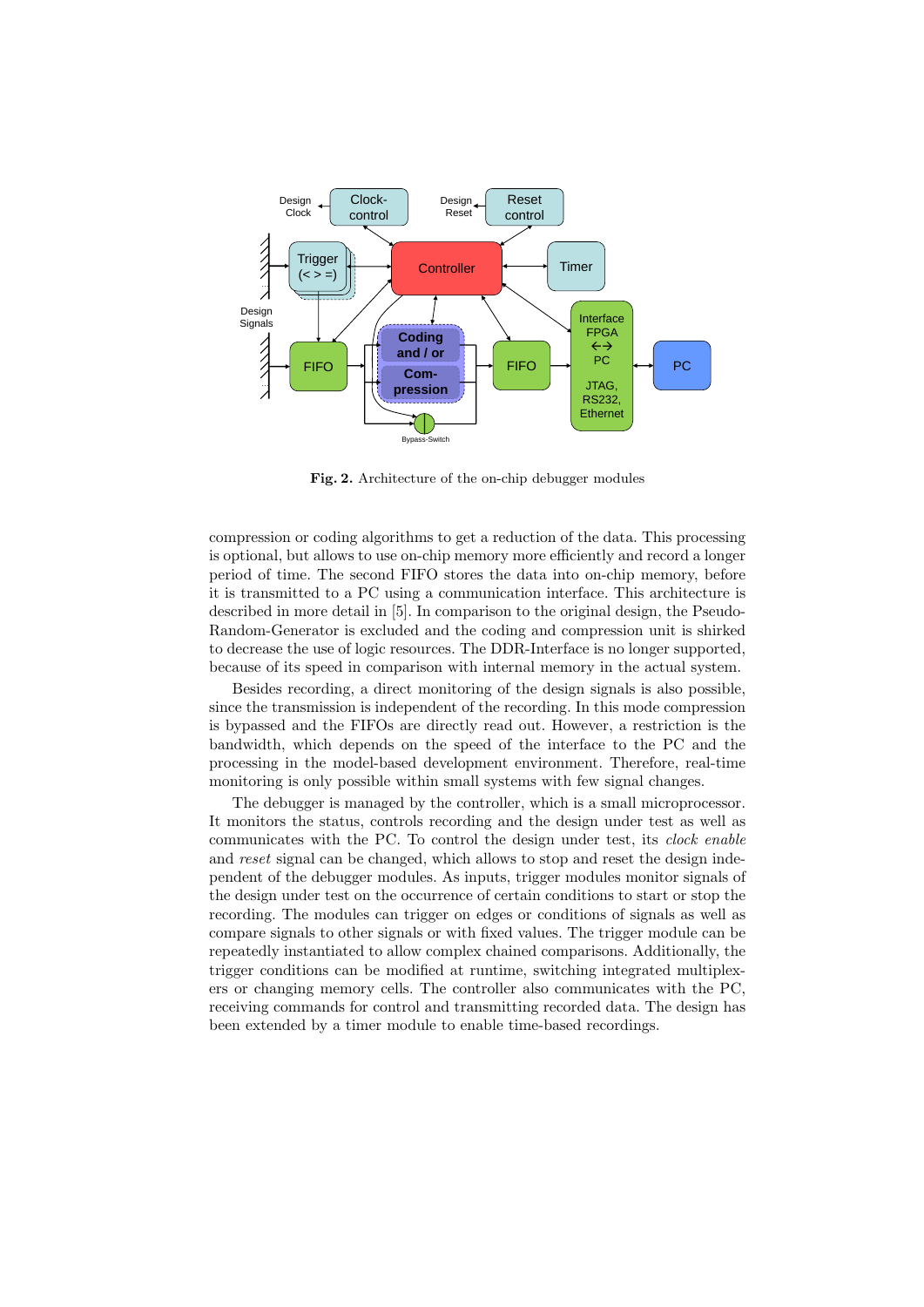### 5 Software and Model-based Control

For model-based generation of the platform, visualization of the execution and control of the debugging at runtime a model-based developing environment has been implemented. The environment is build on Eclipse[14], extended with the Eclipse Modeling Framework (EMF) and Graphical Modeling Framework (GMF) for model-based design and the xPand framework for code generation.



Fig. 3. Meta model for statechart diagrams with monitoring extensions

With regard to statecharts in the first step, a meta model has been developed (Figure 3). As we use Eclipse the meta model is based on the Ecore meta meta model. The meta model relies on the design of statecharts in Matlab Stateflow to get the opportunity to convert Matlab files into the developed IDE. It is similar to the UML statechart meta model [1], but simplified concerning states and transitions. The additional class *VariableData* keeps the inputs, outputs and internal variables that are used within the statechart for communication. All main classes, namely *Node, Transition* and *VariableData* have an attribute id, which allows direct identification of the individual element. The classes on the bottom show enum-classes defining different types of elements within the meta model. The additional visualization classes  $(...$  Vis) store layout information, if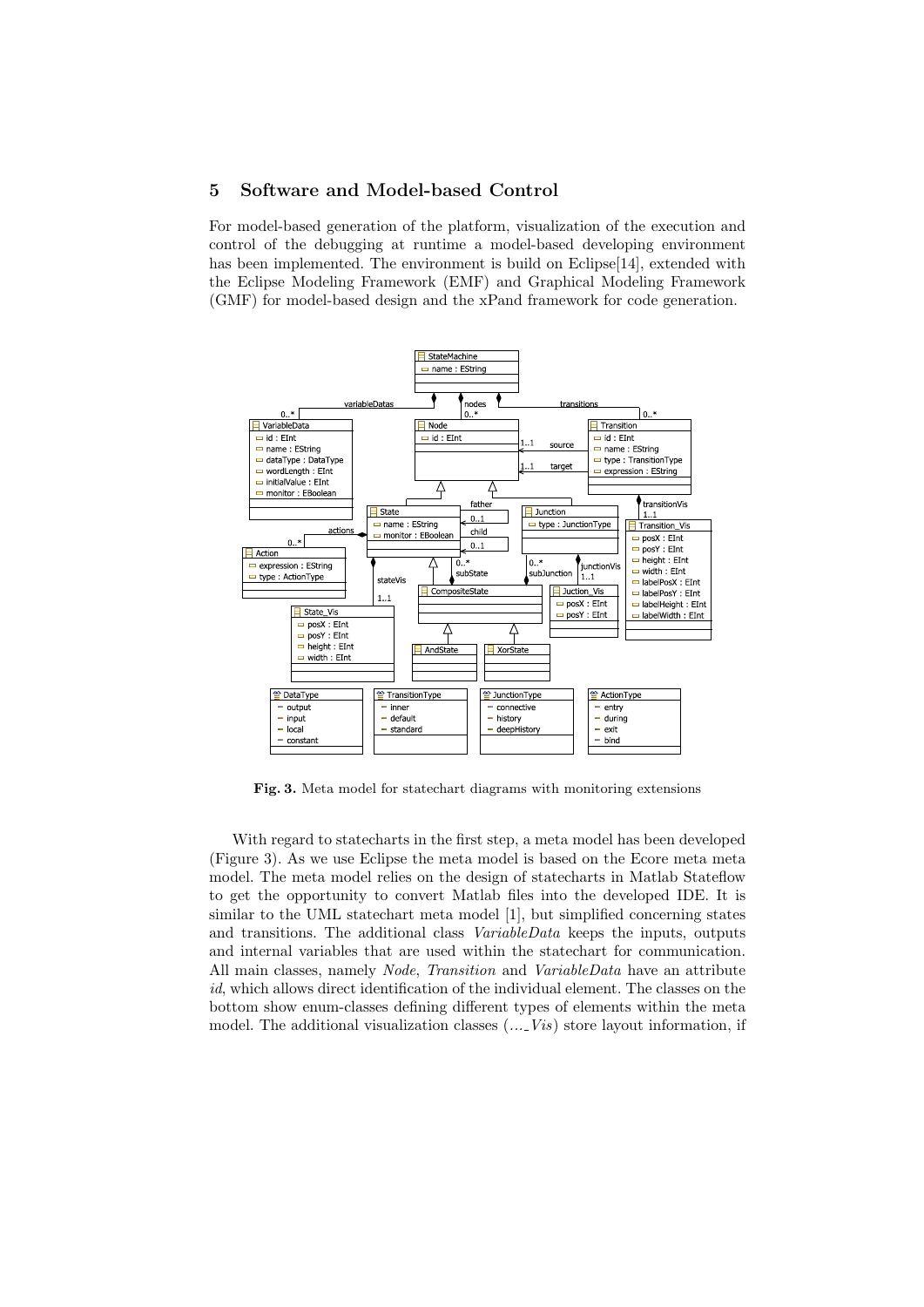a Matlab Stateflow model is converted. The flag monitor integrated in the class State and VariableData is used during the generation of the platform to specify the monitored instances.

According to the meta model, three models are created in the GMF-framework concerning the graphical editor on model level. The first model describes the palette in the editor, i.e. the tools that are available to modify the model. In the example, there are tools to draw simple states, xor-states, and-states and junctions as well as transitions between states. The second model, the gmfgraph model, describes the graphical representation of the elements in the model, i.e. their shape, color etc. The last model layouts a mapping between the three models, it creates a connection between elements in meta model, tools and graphical representations. After creation of these models a model-based IDE can be generated by the framework. The result is depicted in Figure 4 (middle and left part). In the middle, is the modeling area with the tool palette and on the left side is the project management. The windows on the bottom and on the right are additionally implemented and explained in the next paragraph.



Fig. 4. Model-based development environment

The window on the right allows displaying all recorded data with regard to the model. It displays in addition to the active states, which are shown in the model, the monitored values of internal variables, inputs and outputs. The view in the middle below can be used to visualize executions that have already been recorded and saved to a file. The window on the right below is the controller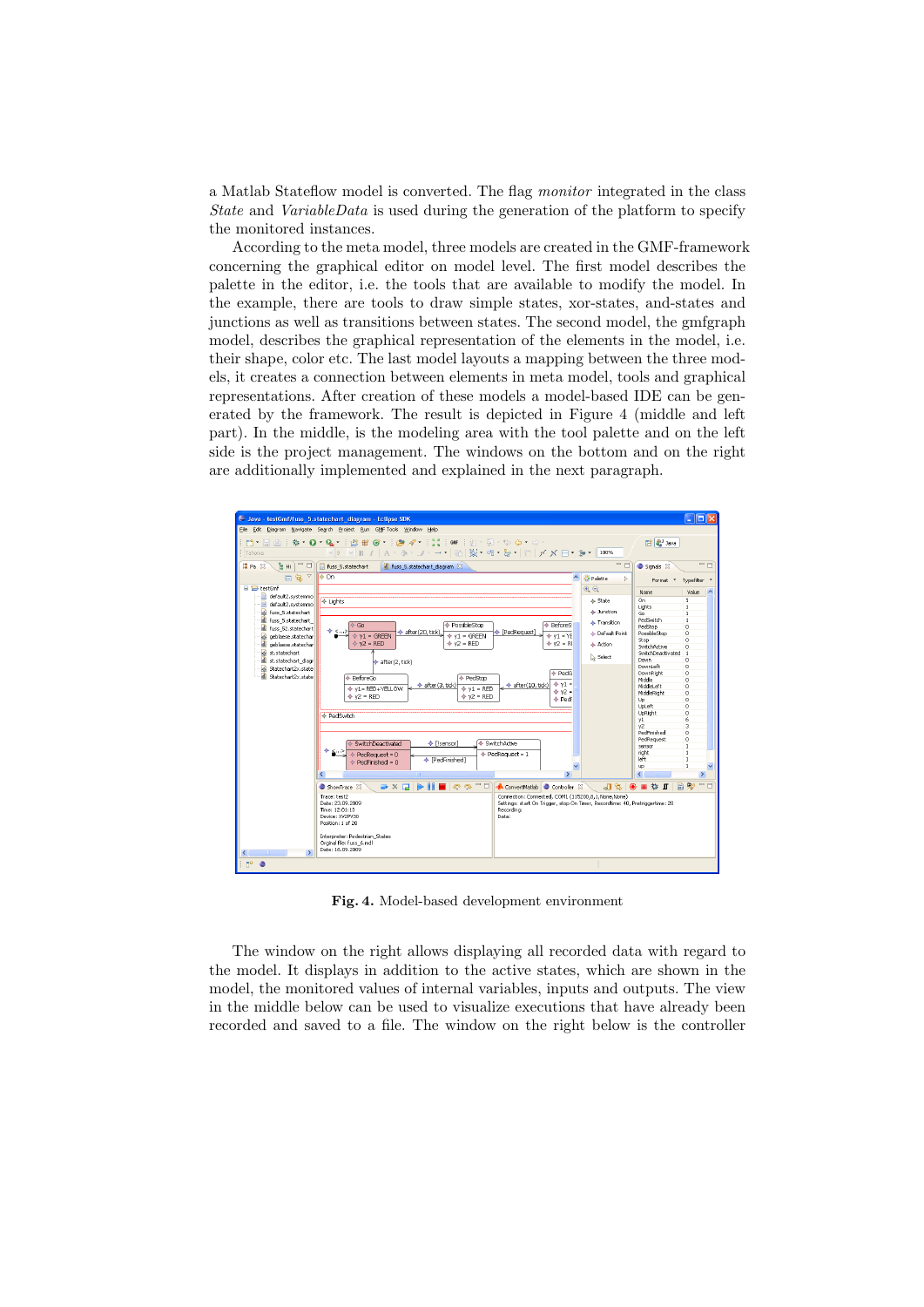for on-chip recording and monitoring. It integrates a connection to the on-chip debugger to send commands and receive data during runtime.

The controller window allows controlling the reset and clock enable signal of the design under test. To control the recording start- and stop-conditions can be specified. The recording can start on the trigger, with the start of the design or manually. However, in this context, a manual start does not fulfill real-time conditions, because the time between the click and the actual start of the recording in the system cannot be exactly determined. The recording can stop either on a second trigger, on a timer or when the recording memory is full. Using the timer the recording time can be specified with regard to the number of clock cycles. Also the pretrigger time can be specified the same way.

Additionally, the trigger conditions are specified in the controller window. These are described with regard to the model, for example the string  $in(Go)$ and in(SwitchActive) would specify the trigger to release when state Go and SwitchActive are active at the same time. The trigger can be specified according to states, inputs, outputs and internal variables. The complexity have to match the implemented number of trigger modules, i.e. if the trigger condition is compound from three statements also minimal three trigger modules have to be present in the hardware implementation. In the next step, the design under test can be started, i.e. the clock enable signal is released and/or a reset performed. When recording is finished the data is transferred and stored in a XML file, which can be directly visualized to perform a postmortem analysis<sup>4</sup>. This enables model-based real-time debugging, but as the parameters have to be setup before recording, some knowledge according to the error needs to be present.

In another option, the controller can directly monitor the execution on-chip. The status of all recorded signals are polled every 100ms and the transmitted data is directly interpreted and visualized. The clock in the design under test can run continuously or controlled step by step to enable slow execution. No real-time debugging is possible using direct monitoring, because it only allows either slow execution (step by step) or slow monitoring (every 100ms).

## 6 Mapping of Model and Hardware Implementation

In a model-based development process the design of the system is on model level and the source code for programming is mostly automatically generated from the model. If there is an error in the system, the user wants to monitor and debug his system on model level - the same level it has been designed. However, the data on a FPGA relies on signal level, therefore a mapping between model and hardware is needed. In addition, in a FPGA internal signals representing model elements are not directly accessible, therefore during generation of the system an adapted debugging interface needs to be integrated.

The design flow for generation of the platform and mapping of model and hardware system is depicted in Figure 5. In the example Matlab Stateflow is

<sup>4</sup> Analysis that is performed after an expected event (e.g. an error / a system crash)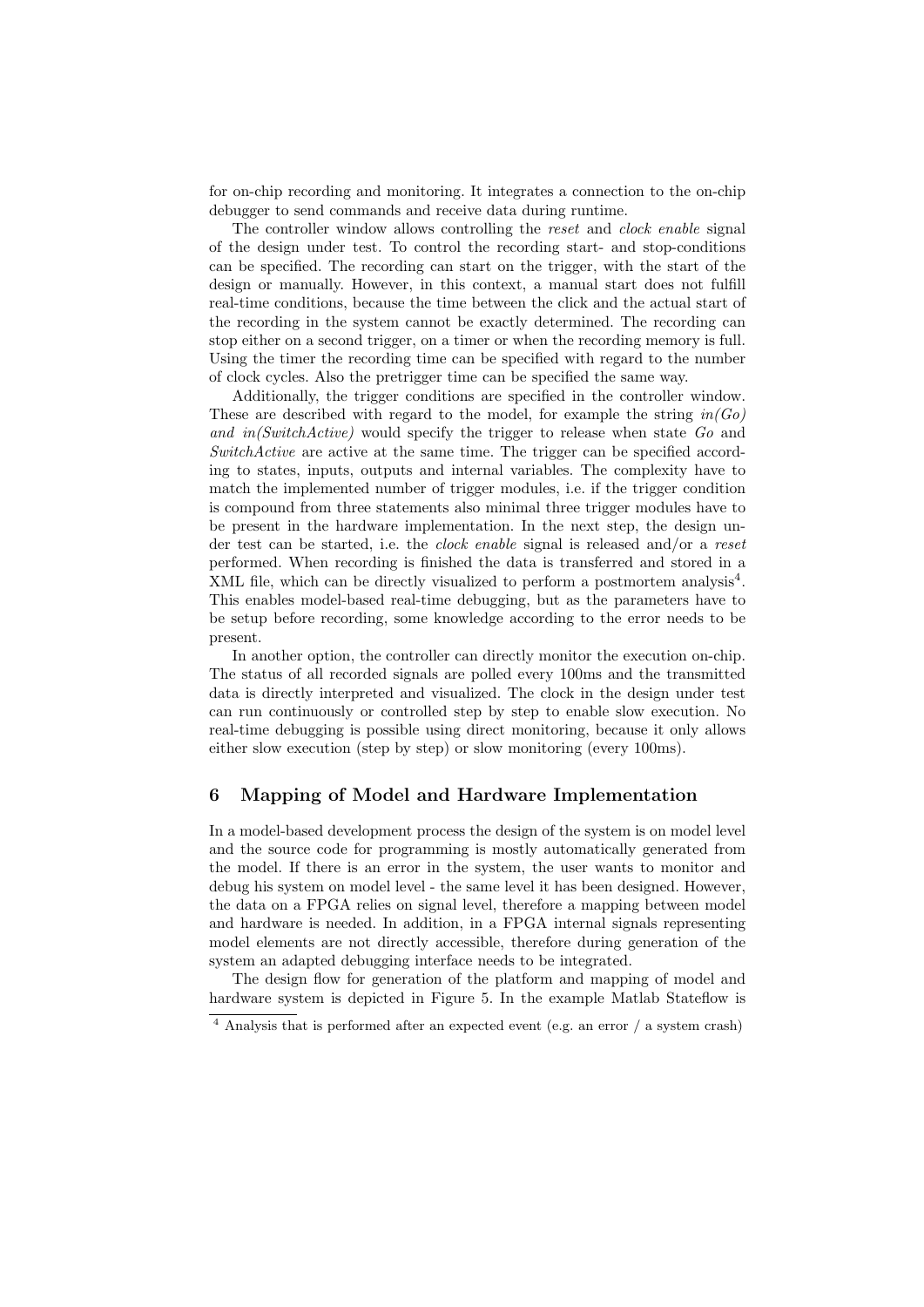

Fig. 5. Flow for platform generation and mapping of model and hardware

used to design the statechart diagram and the Matlab HDL-Coder to generate the VHDL code, which represents the functionality of the statechart. If the model is designed and the VHDL code generated, both is load into the described development environment (see Section 5). The Matlab file is converted to an EMF model file which is based on the meta model shown in Figure 3. For efficient use of the FPGA resources in the next step the user can specify in the model the monitored elements.

According to the specifications in the model, the (by Matlab) generated VHDL code is extended to enable monitoring of inner states and variables. Transitions cannot be monitored directly, but as they form connections between states, according to changes from one state to the next, the used transition can be determined. The monitored signals are grouped together into two vectors, one for recording and a second for the trigger, and integrated as outputs in the VHDL code. The debugger modules are connected to the statechart module by a generated interface file. The interface is a top level VHDL structural description and connects signals from outside to signals in the design and specifies signals between the debugger modules and the statechart module. As all names of the signals are known or read from the Matlab file, the interface file can be directly generated.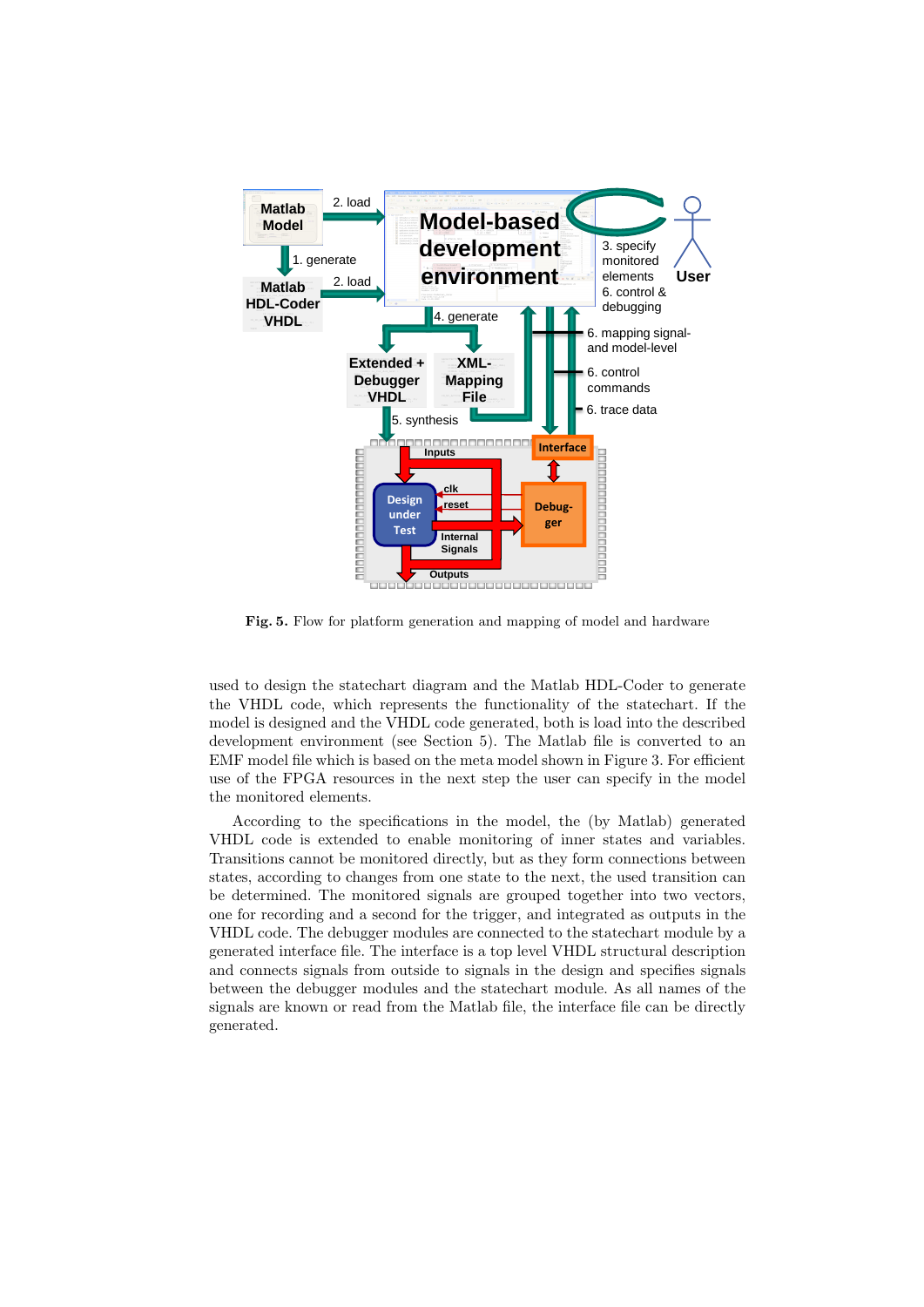To get the mapping between signals and types in the VHDL file and elements in the model, an algorithm has been developed. This algorithm uses the fact, that in the VHDL code all signals and types have the same name as in the model and that all states in a composite state are grouped together. Therefore, as the model and VHDL always follow the same principles the mapping can be identified. This mapping is stored in a XML file, because it is needed later during debugging. The file contains the name, position, size and the function of the signals in the vectors with regard to the elements in the model. The file also contains general information concerning the model, which later allows later an easier identification.

The generated VDHL code is in the next step synthesized by FPGA specific tools to generate a bitstream, which is integrated on the hardware. When the design is executed the debugger modules record the specified signals. The debugger modules are independent of the model and all signals, as described, are forwarded to the debugger in a vector. Therefore, during debugging additional information is needed for visualization of the execution on model level and control of the debugging (e.g. setting the trigger conditions). This information is contained in the XML file generated in the previous step. Therefore, the user can debug the system on model level and control the debugging according to the model notation. The back annotation of the recorded signals to the model and generation of control commands is performed by algorithms in the background using the mapping information.

In general, the back annotation from hardware to the model follows the same principles as the back annotation in a general software debugger [15], after transmitting the data gained on low level, it is combined with the mapping information to get a representation on high level. However, with respect to reconfigurable hardware it needs to be regard that processes can run in parallel and that a single element in the model can be represented by many signals. Also the coding and interpretation of the signals (binary, high-active, low-active, ...) according to the status of the elements in the model needs to be considered.

## 7 Integration and Test

Different tests have been carried out to evaluate the functionality and integrity of the depicted method and platform. The tests are mainly performed using a development board, including a Xilinx Virtex II Pro FPGA [16] as well as interfaces for communication and programming. The size of the debugger modules is variable and depends on the number of signals for recording and triggering as well as the possible recording length. It also depends on the number of trigger modules (i.e. the possible complexity of the trigger condition) and the type of compression unit.

Different designs were evaluated from small models used with minimal debugger modules up to large systems recording 128 signals. A common example is described in more detail. It is based on a model, which describes the traffic light system at a crosswalk and includes 14 states, 1 input, 2 outputs and 2 internal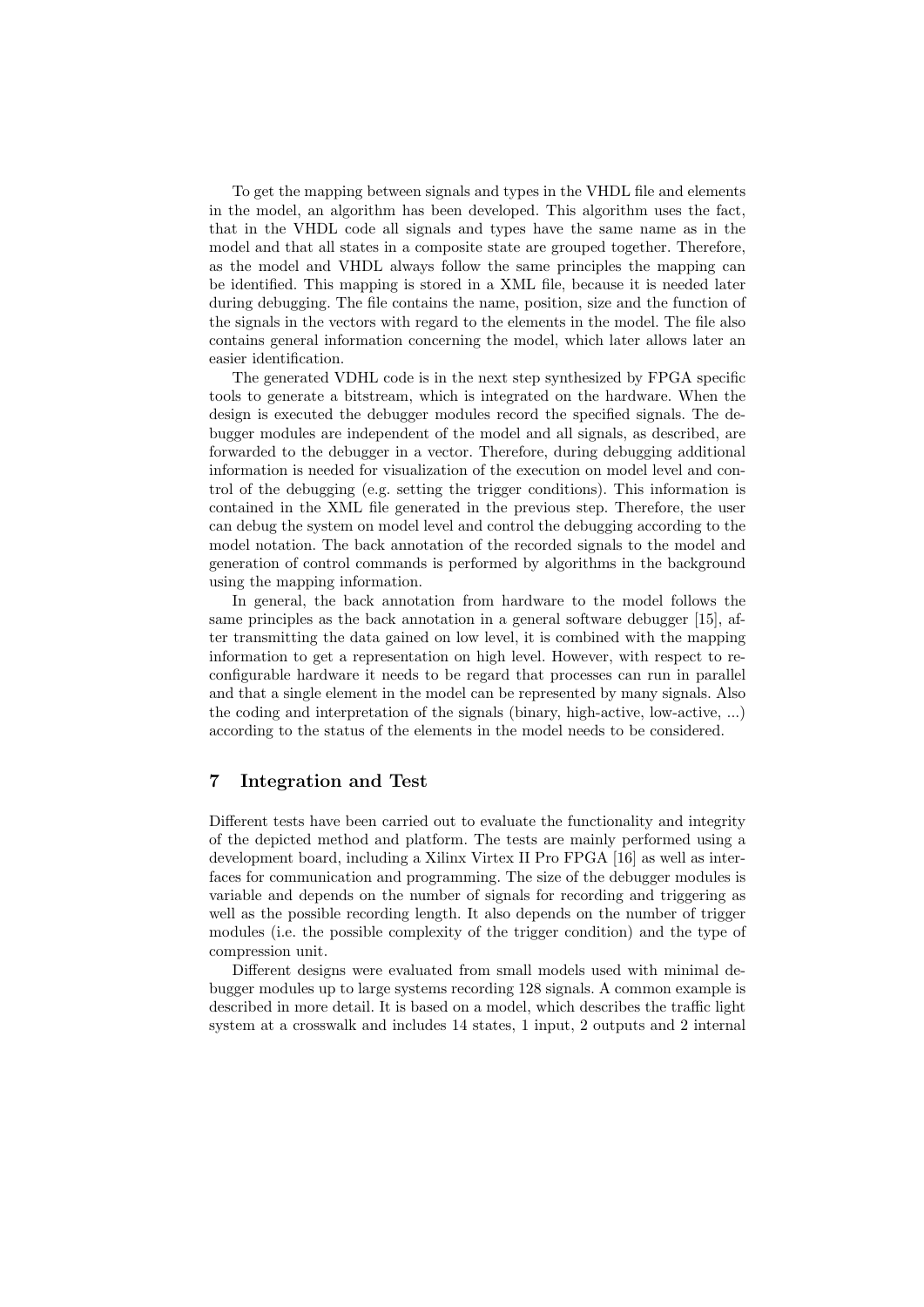variables. The model is designed in Matlab Stateflow and according VHDL code generated. Both is load in the model-based development environment (see model in Figure 4). In the example every element in the model is selected for recording. After specification the according VHDL and XML files are generated. The VHDL design is integrated on the FPGA using the Xilinx ISE design suite, some additional adjustments are carried out according to the FPGA, the clock signal and external connections. The debugger modules record altogether 32 signals at 100MHz with a depth of 1024 clock cycles. Therefore, the recording data rate is 3.2Gbit/s. After recording or during monitoring the data is transferred to the PC using a RS232 interface. In the example the debugger modules use approximately 4% of the FPGA resources. The debugger does not include coding or compression, which would significantly increase FPGA resources.

During debugging the development environment connects to the debugger modules on the FPGA using the integrated RS232 interface. The XML file provides a mapping between the hardware implementation and the model and allows the user to control the debugging according to the crosswalk model. Further, the XML file is used to visualize the internal execution of the system in the model, highlighting active states and displaying the value of inputs, outputs and internal variables. Besides the real-time recording and postmortem analysis the system could be directly monitored during runtime. The transmission, interpretation and visualization of the status of 32 signals in the design every 100ms are performed without any timing problems. However, this is only a data rate of 320bit/s, therefore there is no real-time monitoring possible. In another design with 128 signals - the transmitting interval even needed to be reduced to 250ms to process the data before the next is transmitted, the most of that time thereby is consumed by the graphical visualization.

## 8 Conclusion and Outlook

A method for model-based real-time recording and monitoring on reconfigurable hardware has been presented. Therefore, the possibilities of an abstract and complex functional and algorithmic inspection of reconfigurable system have been increased. In comparison with present techniques, the user does not only develop on model level, but can also debug and monitor as well as control the debugging on the same level. All intermediate steps from the model to hardware implementation and vice versa are carried out automatically by algorithms.

The underlying hardware modules are capable of monitoring and real-time recording as well as independent of the reviewed model. The debugger provides high modularity and adjustability during runtime, allowing several ways to identify causes of errors without re-synthesizing the design. The integrated development environment allows automatic integration of the debugger using a generated interface, control of the debugging during runtime and visualization of the execution - all on model level. The algorithms in the background convert the received data from hardware to model level and convert the commands from model level to hardware.